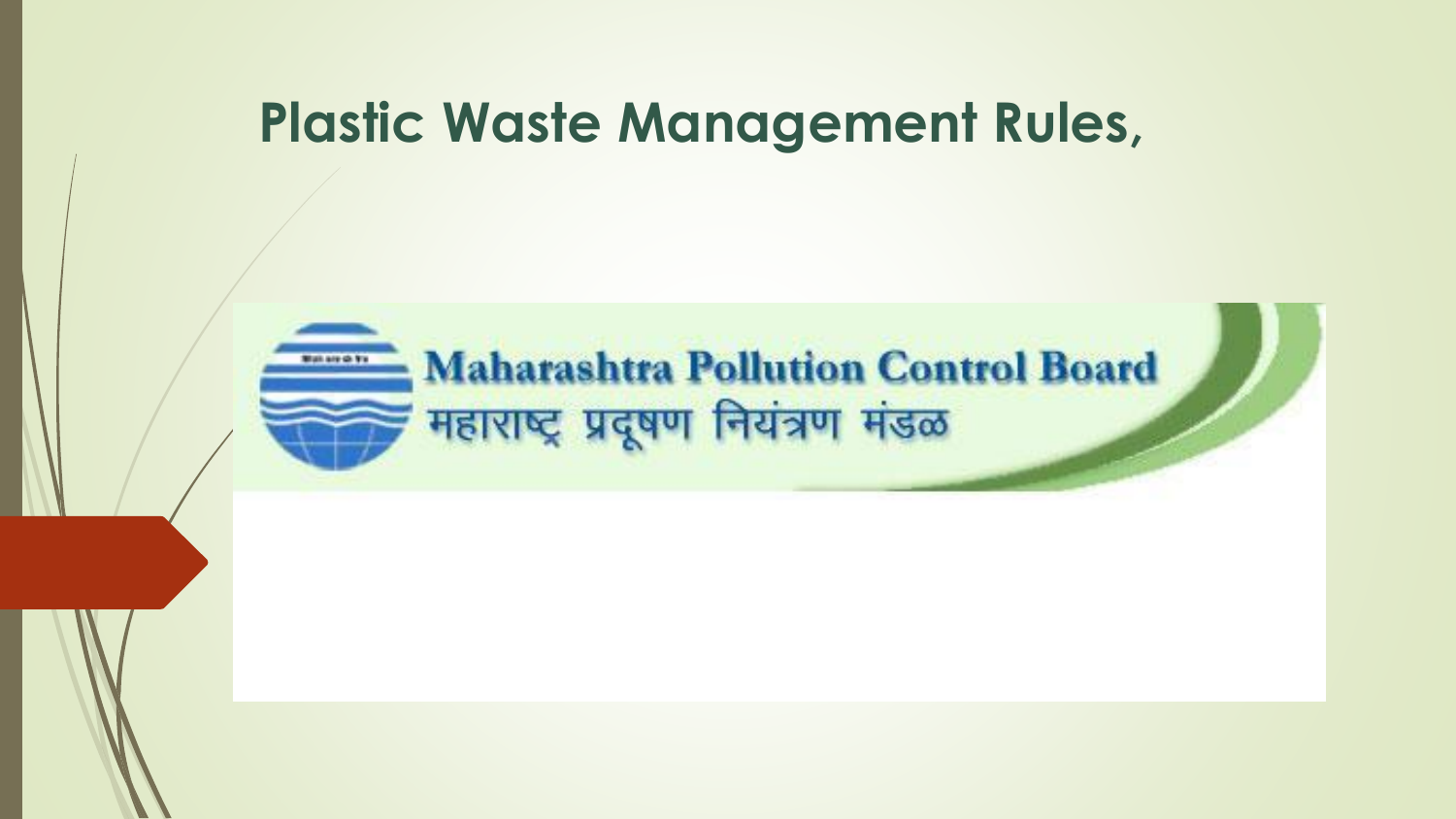# **Plastic Waste Management Rules, 2016 - Published on 18th March, 2016**

- Provides a Regulatory frame work for Management of Plastic Waste generated in the country.
- Came into force on the date of their publication in the official Gazette on 18/03/2016.
- Applicable to every waste generator, Local Body, Gram panchayat, Manufacturer, Importer and producer and brand owner.
- The conditions for use of plastic bags shall not apply to the export oriented units or units in SEZ notified by the central government manufacturing their products against an order for export: Provide this exemption shall not apply to the units engaged in Packaging of Gutkha tobacco and masala and also to any surplus or rejects, left over products and the like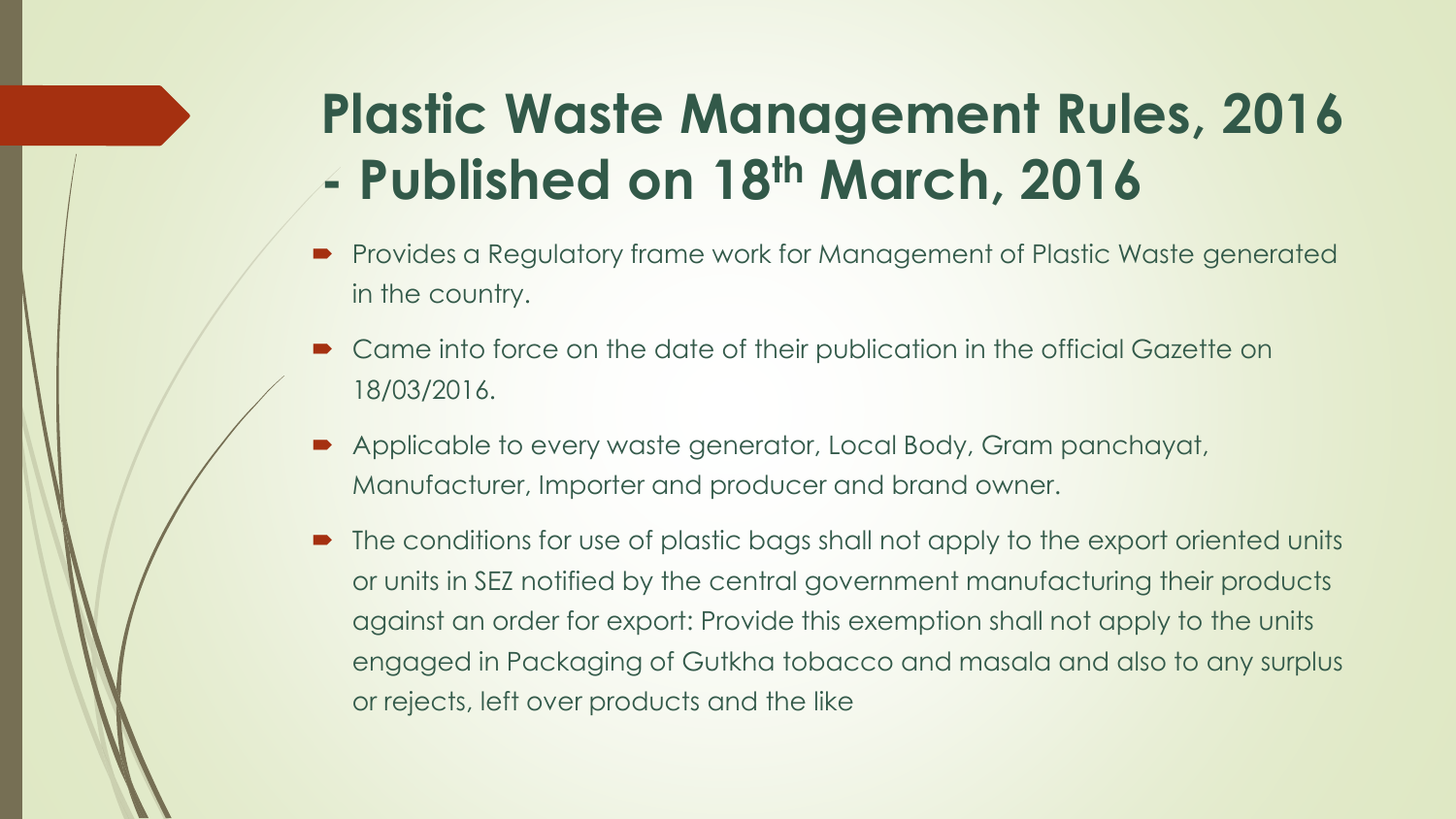#### **Plastic Waste Management (Amendment ) Rules, 2018 - Published on 27th March, 2018**

Inclusion of definition of

'**alternate use**' means use of a material for a purpose other than for which it was conceived, which is beneficial because it promotes resource efficiency.

**'energy recovery**' means energy recovery from waste that is conversion of waste material into usable heat, electricity or fuel through a variety of processes including combustion, gasification, pyrolisation, anaerobic digestion and land fill gas recovery:"

- In rule 9, in sub-rule (3), for the words "non-recyclable multilayered plastic if any", substitution of the words "multi-layered plastic which is non-recyclable or non-energy recoverable or with no alternate use".
- In the said rules, in rule 13, for the sub-rule (2) the following sub-rule is substituted: -

`(2) Every producer or brand-owner shall, for the purpose of registration or renewal of registration, make an application, in Form I to,- (i) the concerned State Pollution Control Board or Pollution Control Committee of the Union territory, if operating in one or two states or Union territories; or (ii) the Central Pollution Control Board, if operating in more than two States or Union Territories ".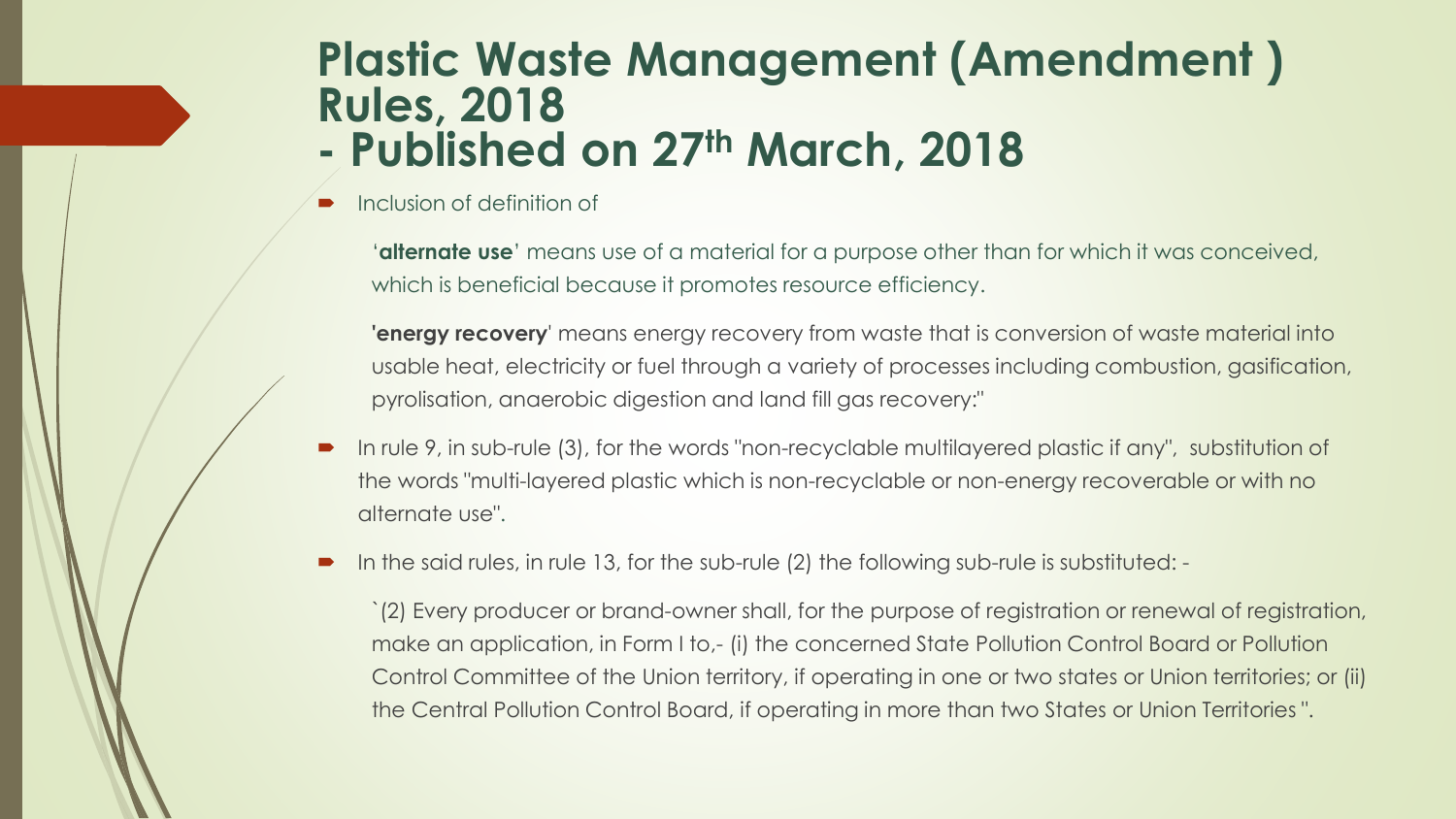# **Maharashtra Plastic and Thermocol Products (Manufacture, Usage, Sale, Transport, Handling and Storage) Notification, 2018 and amendment thereof**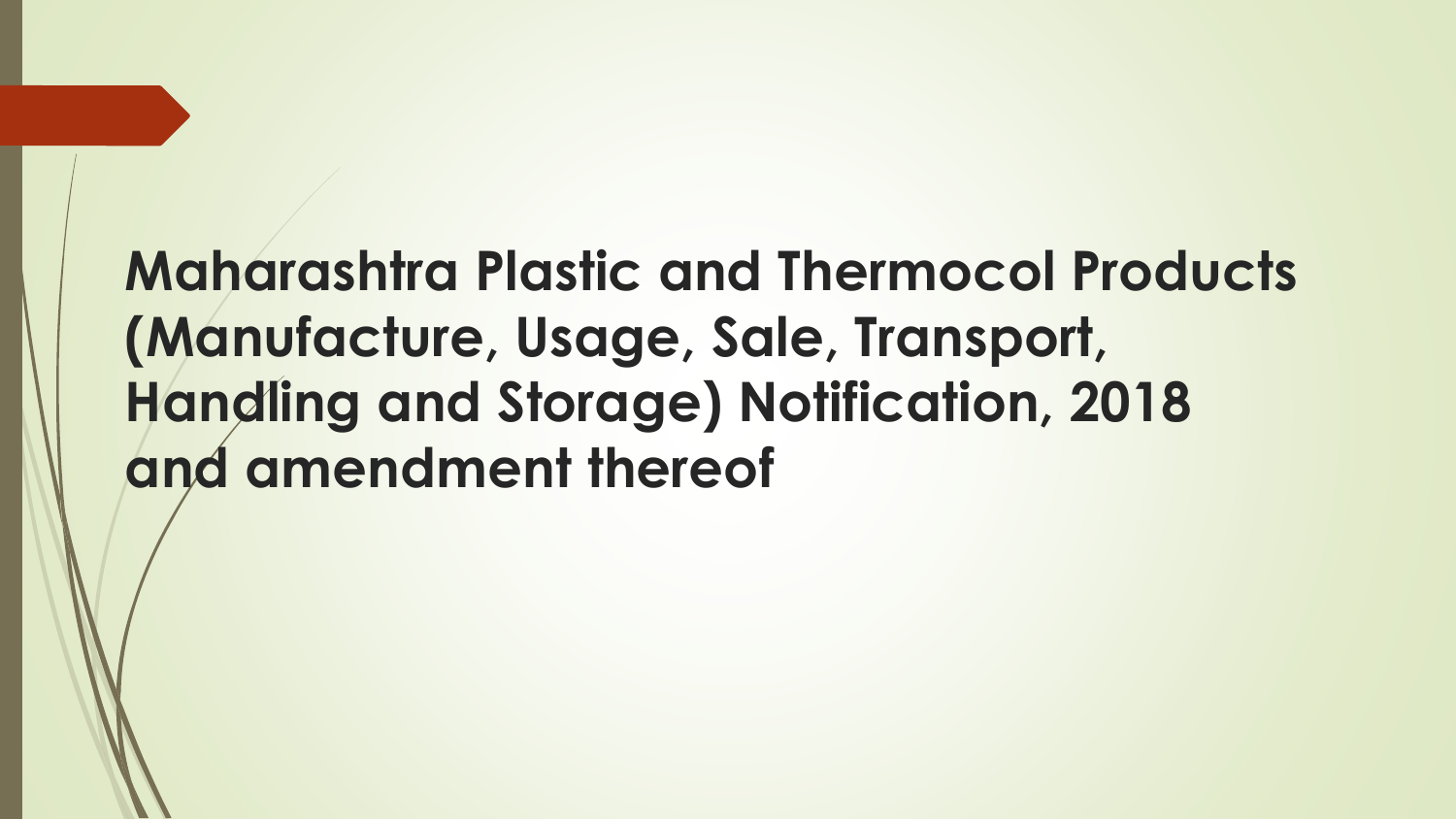"Plastic" means material; which contains as an essential ingredient a high polymer such as polyethylene terephthalate, high density polyethylene, vinyl, low density polyethylene, polypropylene, polystyrene resins, poly styrene (thermocol), non-oven polypropylene, multi layered co extruder, poly propylene, poly terephthalate, poly amides, poly methyl methacrylate, plastic micro beads, etc.

 "Compostable Plastic" means plastic that undergoes degradation by biological processes during composting to yield CO2, water, inorganic compounds and biomass at a rate consistent with other known compostable materials, excluding environmental petro-based plastic, and does not leave visible, distinguishable or toxic residue, and which shall confirm to the Indian Standard: IS 17088:2008 titled as Specifications for Compostable Plastics, as amended from time to time.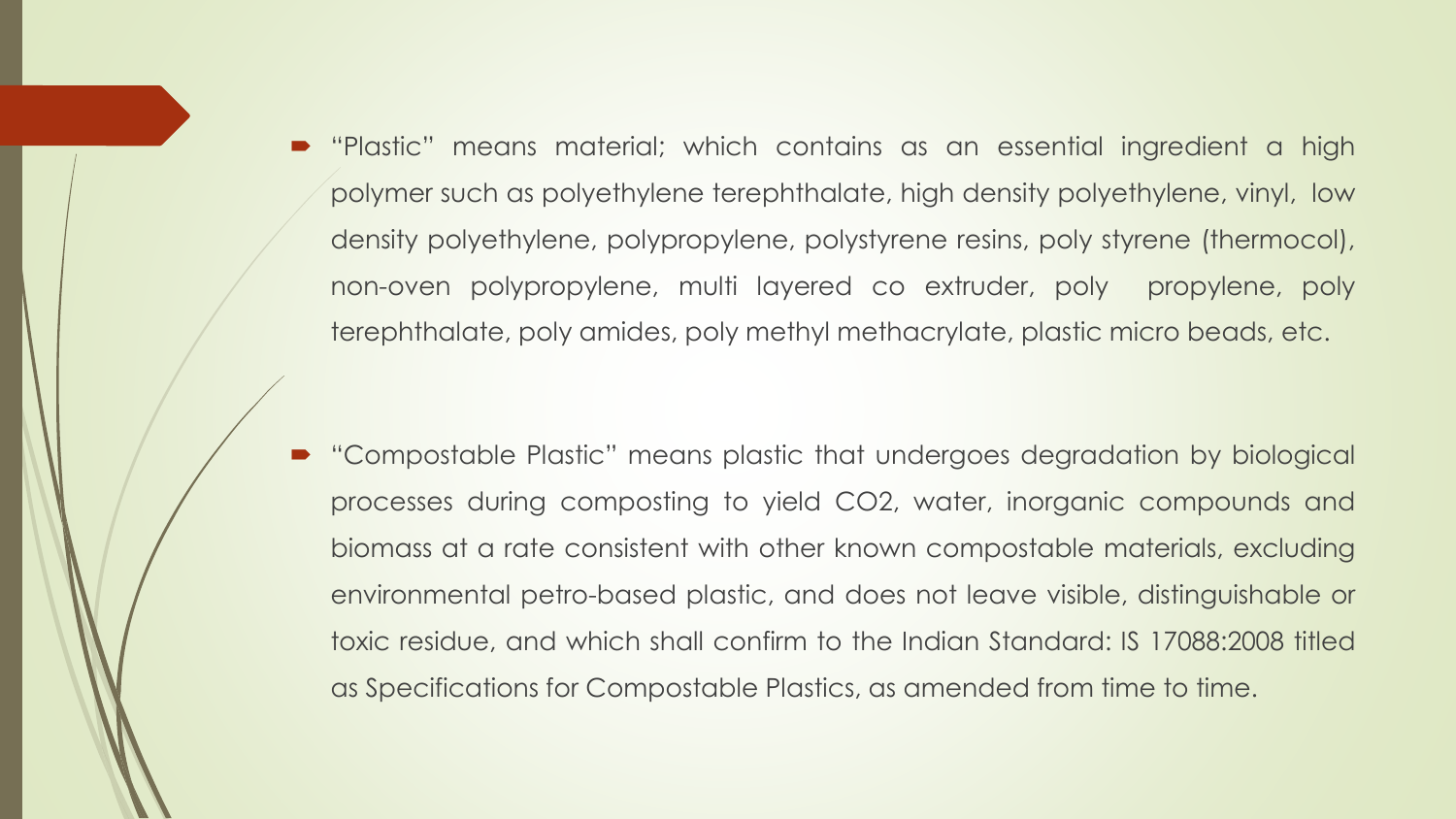#### ..Contd.

 "Plastic bags" means bags made from plastic material, used for the purpose of carrying or dispensing commodities which have handle or without handle and also includes bags made from non-woven polypropylene and constitute or form an integral part of the packaging at manufacturing stage or is an integral part of manufacturing

 "PET and PETE bottles" means bottles made up of polyethylene terephthalate (PET) and polyethylene terephthalate esters (PETE) used for packaging or storing liquid or semi liquid food, including water.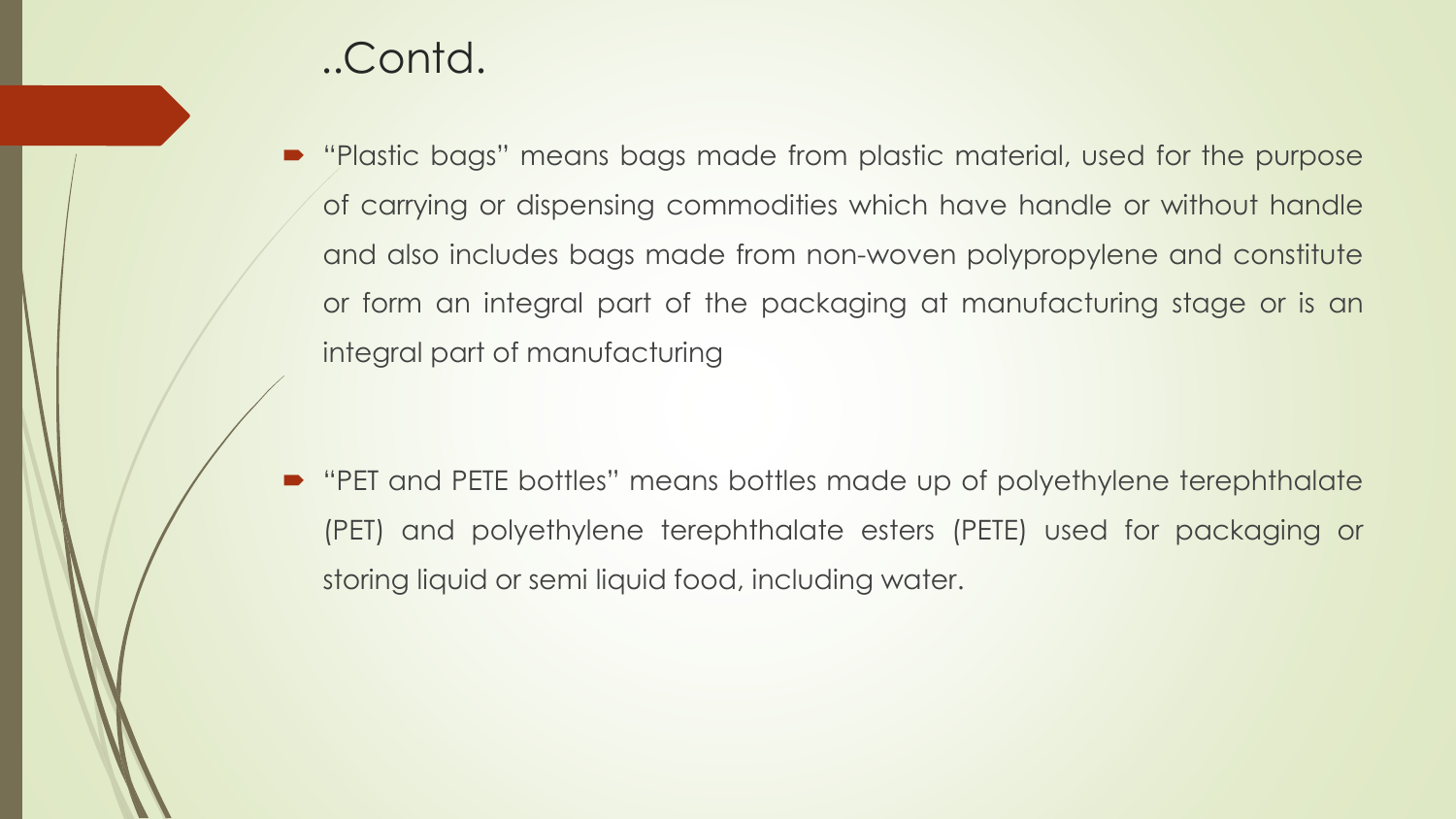## Ban on following activity/ products

- As per said notification the manufacture, usage, transport, distribution, wholesale & retail sale and storage, import of the plastic bags with handle without handle, and the disposable products manufactured from plastic & thermocol (polystyrene) such as single use disposable dish, cups, plates, glasses, fork, bowl, container, disposable dish/bowl used for packaging food in hotels , spoon, straw, non-woven polypropylene bags, cups/pouches to store liquid, packaging with plastic to wrap or store the products, packaging of food items and food grain material etc. is banned.
- Use of plastic and thermocol for decoration purpose is banned.
- This notification is applicable for the whole of Maharashtra.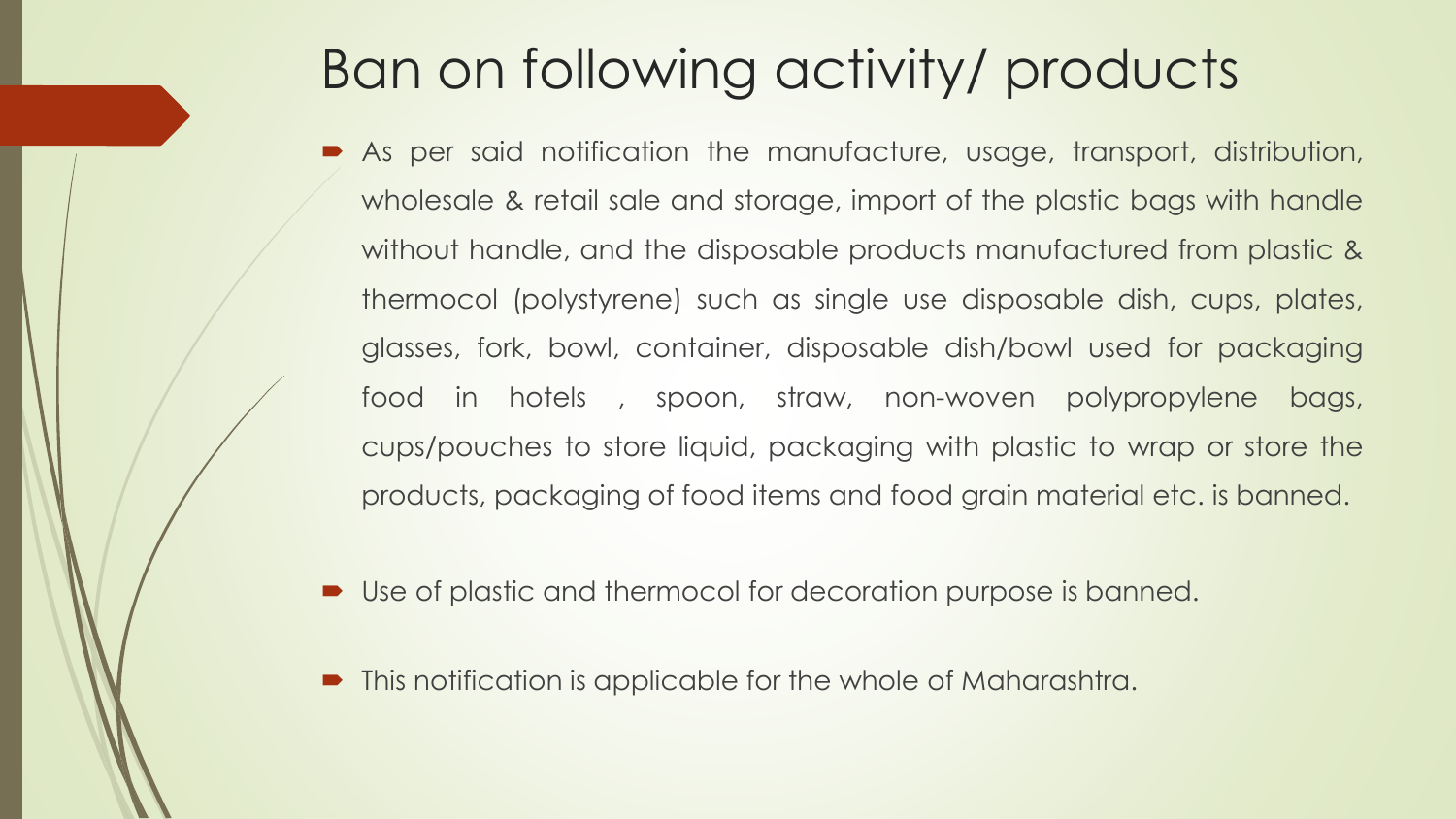## Products exempted from ban

- 1. Plastic bags or plastic used for packaging of medicines;
- 2. Only compostable plastic bags or material used for plant nurseries, horticulture, agriculture, handling of solid waste. However, bags/sheets utilised for this purpose shall be prominently printed on it with "use exclusively for this specific purpose only". The manufacturer or seller of the compostable carry bags shall obtain certificate from the Central Pollution Control Board before marketing or selling for this purpose.
- 3. Manufacture plastic and plastic bags for export purpose only, in their SEZ and export oriented units etc.
- 4. Plastic cover/ plastic to wrap the material at the manufacturing stage or is an integral part of manufacturing. Guidelines to recycle or reuse such plastic should be printed prominently on the cover and material.
- 5. Food grade virgin plastic bags not less than 50 micron thickness used for packaging milk. However, on such plastic bags used for this purpose, should be clearly printed with the price for buy back.
- 6. use, purchase, sale, storage and manufacture of PET or PETE bottles made up of high quality food grade virgin Bisphenol-A free material and printed on it with predefined buy back price shall be allowed subject to certain conditions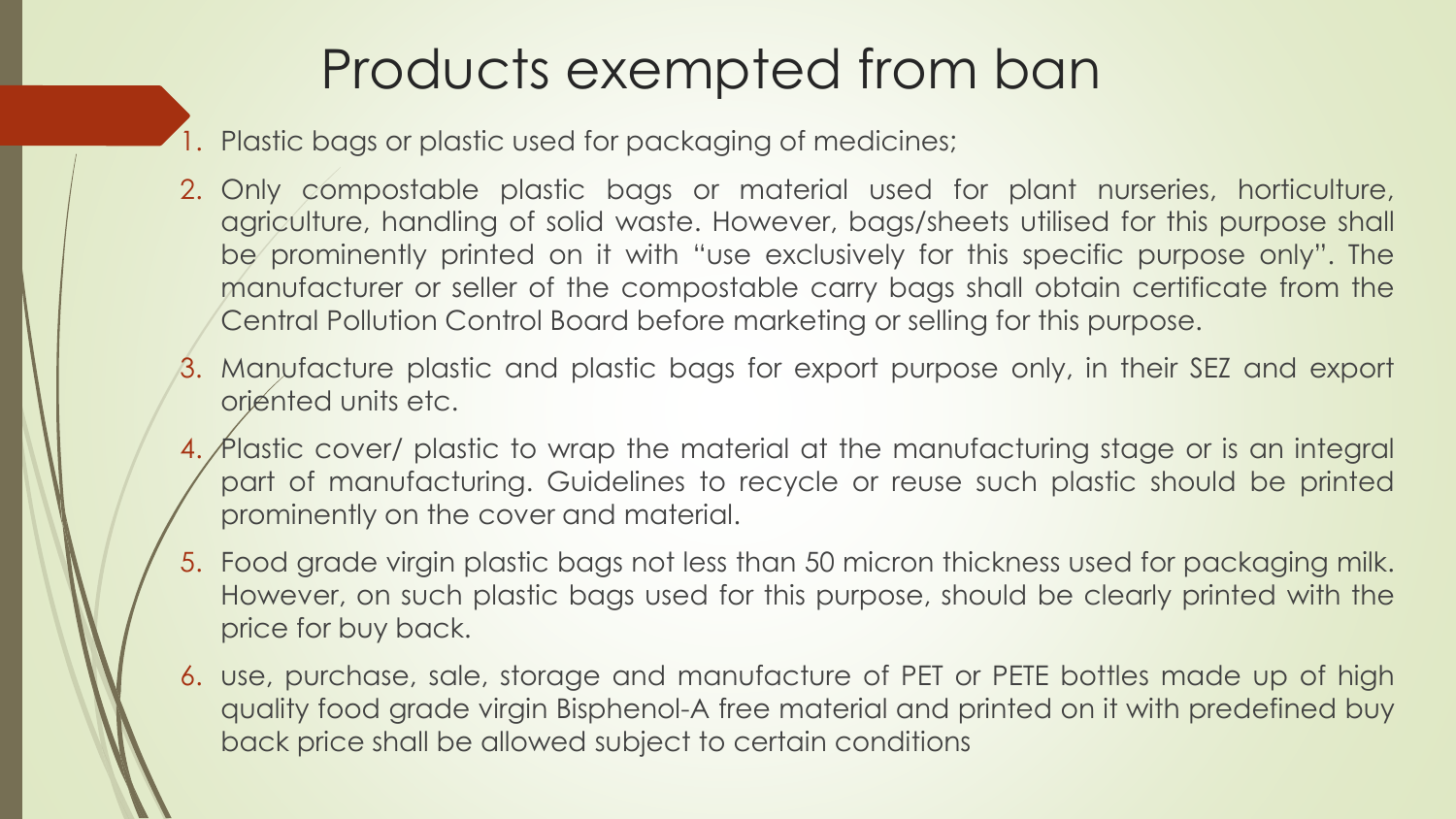### Who are authorised and empowered to take necessary legal action against defaulters?

- 1) Municipal Commissioners, Deputy Municipal Commissioners, Shops & Establishment Officers and Inspectors, Sanitary Inspector, Health Inspector, Health Officer, Ward Officers or any other Officer nominated by the Municipal Commissioner as well as Chief Officers of all Municipal Councils and any other Officer nominated by the Chief Officer are authorized to implement the provisions of the said Regulations in their respective jurisdiction.
- 2) District Collector, Deputy Collector, Sub-Divisional Officer, Tahasildar, Talathi and any other officer nominated by Collector, are authorized to implement the provisions of the said Regulations in their respective iurisdiction.
- 3) Chief Executive Officer, Zilla Parishad; Block Development Officer, Health Officer, Development Officer, District Education Officer, Block Education Officer and Gram Sevak are authorized to implement the provisions of the said Regulations in their respective jurisdiction.
- $\cancel{4}$  Member Secretary, Regional Officer, Sub-Regional Officer and Field Officer of Maharashtra Pollution Control Board, Scientist-I & II and Director, Environment Department, Government of Maharashtra.
- 5) Director, Health Services; Deputy Director, Health Services; Health Officers.
- 6) Director, Primary & Secondary Education Board.
- 7) All Tourism Police, Police Inspector, Police Sub-Inspector, Motor Vehicle Inspector, Traffic Police, Joint Managing Director, Maharashtra Tourism Development Corporation or any other officer authorized by Managing Director, Maharashtra Tourism Development Corporation.
- 8) Deputy Commissioner (Supply), District Supply Officer
- 9) Commissioner State Tax and all State Tax Officers.
- 10) Range Forest Officer or any other officer authorized by Deputy Conservator of Forest.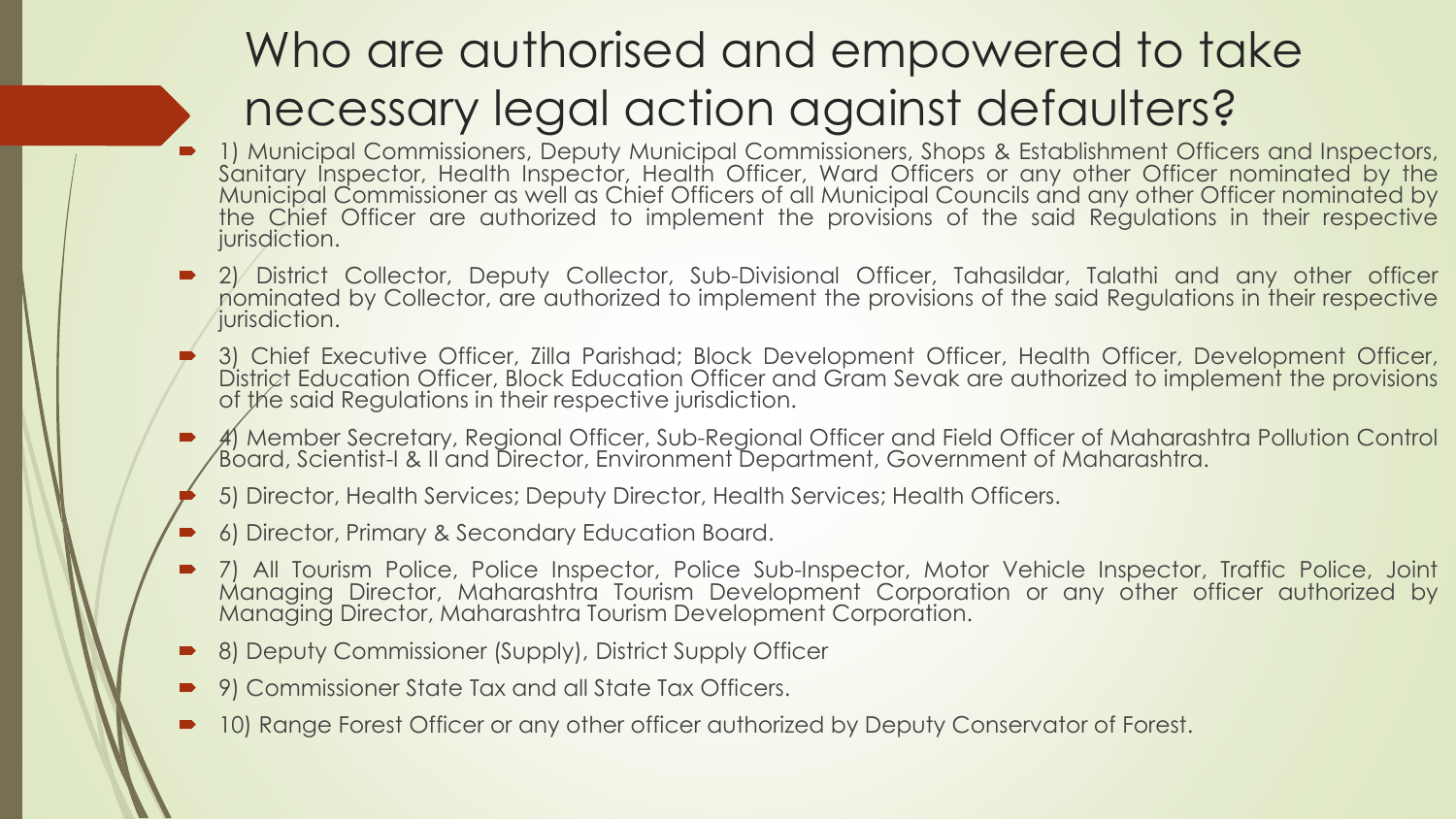## Vigilance and reporting

- For implementation of these regulations, the person at village or city level, interested persons, group of people, welfare organizations, industrial association and members of all local bodies etc. shall register any offence with the concerned authorized officer, notified in these regulations for this purpose.
- The said registered person, group of people, welfare organizations, industrial association shall help the officers authorized under the said regulations, for providing information of violation of these regulations and assist such officers to impose fine, to confiscate the material made from plastic & thermocol and assist in registering the offence.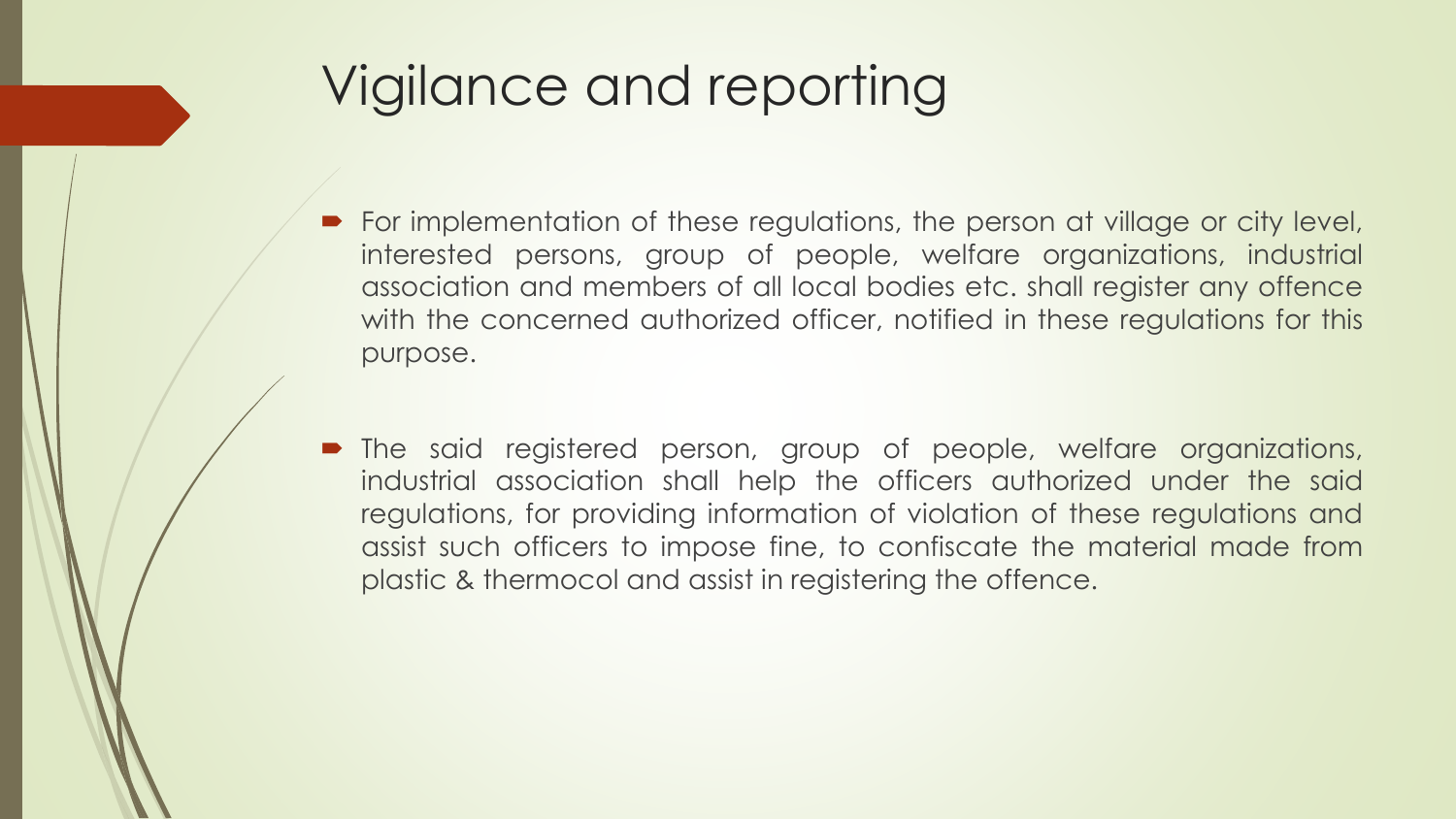### Time frame for implementation of these regulation

|  | Sr no. | <b>Stake Holder</b><br><b>Implementation Period</b> |                                                                                                                                                                                                                                                                                                                                        |                                                |
|--|--------|-----------------------------------------------------|----------------------------------------------------------------------------------------------------------------------------------------------------------------------------------------------------------------------------------------------------------------------------------------------------------------------------------------|------------------------------------------------|
|  |        |                                                     | <b>Activity</b>                                                                                                                                                                                                                                                                                                                        | <b>Time Frame</b>                              |
|  |        |                                                     | Manufacturer Manufacturing and sale of banned items.                                                                                                                                                                                                                                                                                   | date<br><b>of</b><br>From<br>notification.     |
|  |        | Producer                                            | Disposal of existing stock of banned items by<br>1) Sale outside the State.<br>2) Sale to authorized recycler or industry.                                                                                                                                                                                                             | Three months from the<br>date of notification. |
|  | 2.     | Sellers,<br>Retailers,                              | <b>Ban on Sale</b>                                                                                                                                                                                                                                                                                                                     | From the date of<br>Notification               |
|  |        | <b>Traders</b>                                      | Disposal of Existing Stock by<br>1) Sale outside the State.<br>2) Sale to authorized recycler or industry.<br>3) Handed over to Local Body for Scientific disposal or recycling;<br>and plastic waste generated under buy back scheme to be handed<br>over to authorized recyclers or to the such mechanism developed for<br>the same. | Three months from the<br>date of notification. |
|  | 3.     | <b>Users</b>                                        | Use of banned items.                                                                                                                                                                                                                                                                                                                   | From the date of<br>Notification.              |
|  |        |                                                     | Disposal of existing plastic banned items with the individual users by<br>1) Handed over to Local Body for Scientific disposal or recycling;<br>2) Sale to authorized recycler or industry.                                                                                                                                            | Three months from the<br>date of notification. |
|  | 4      | Local Body                                          | To arrange the collection, transportation of banned plastic items or Three months from the<br>plastic waste of existing stock for recycling to authorized recyclers or date of notification.<br>industries or scientific<br>disposal.                                                                                                  |                                                |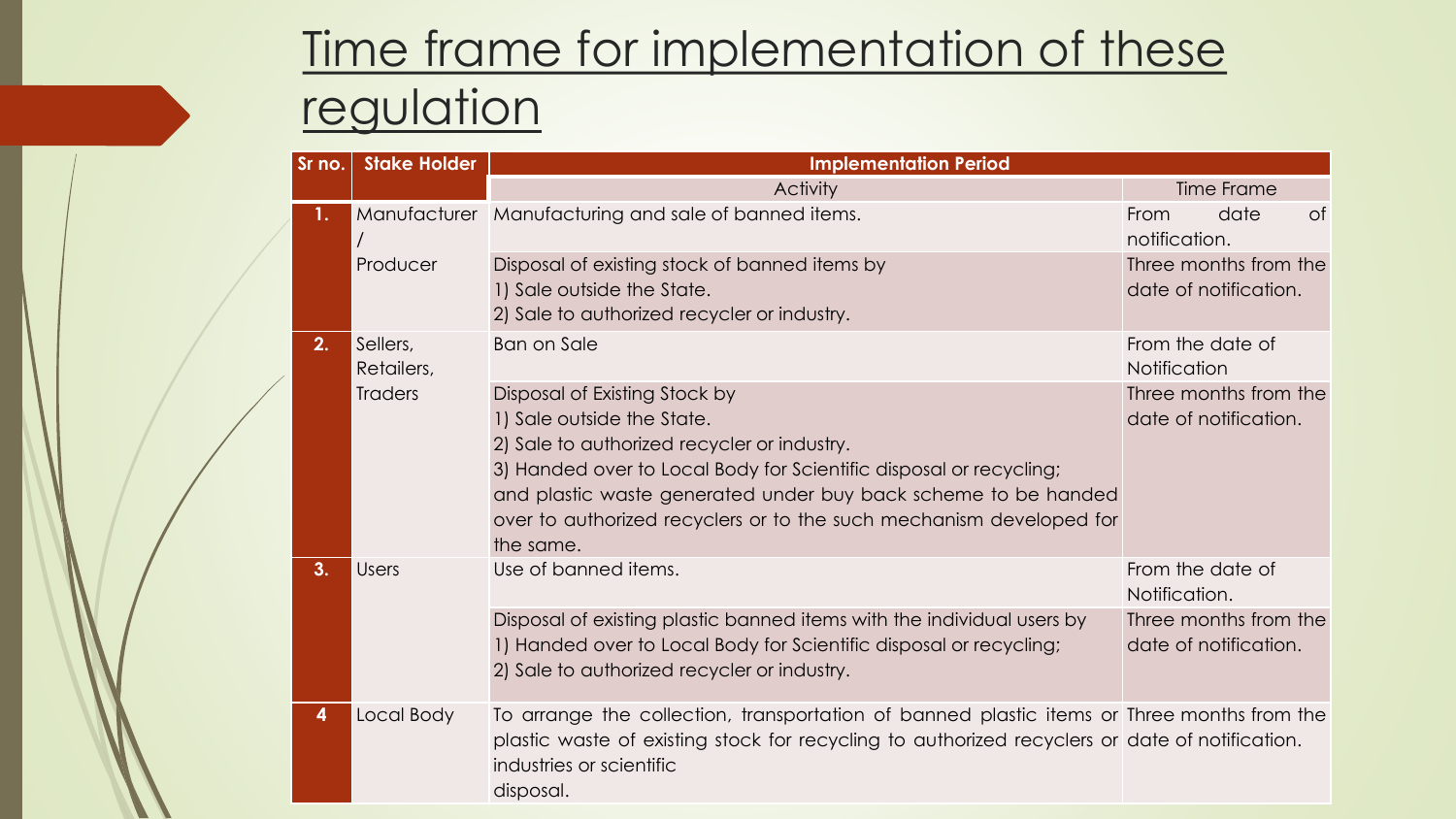### **Penalty** Under Section 9 of Maharashtra Non-biodegradable Garbage (Control) Act, 2006,

| <b>First Offence</b>  | Rs. 5000/-                                   |
|-----------------------|----------------------------------------------|
| <b>Second Offence</b> | Rs. 10000/-                                  |
| <b>Third Offence</b>  | Rs. 25000/- and three<br>months imprisonment |